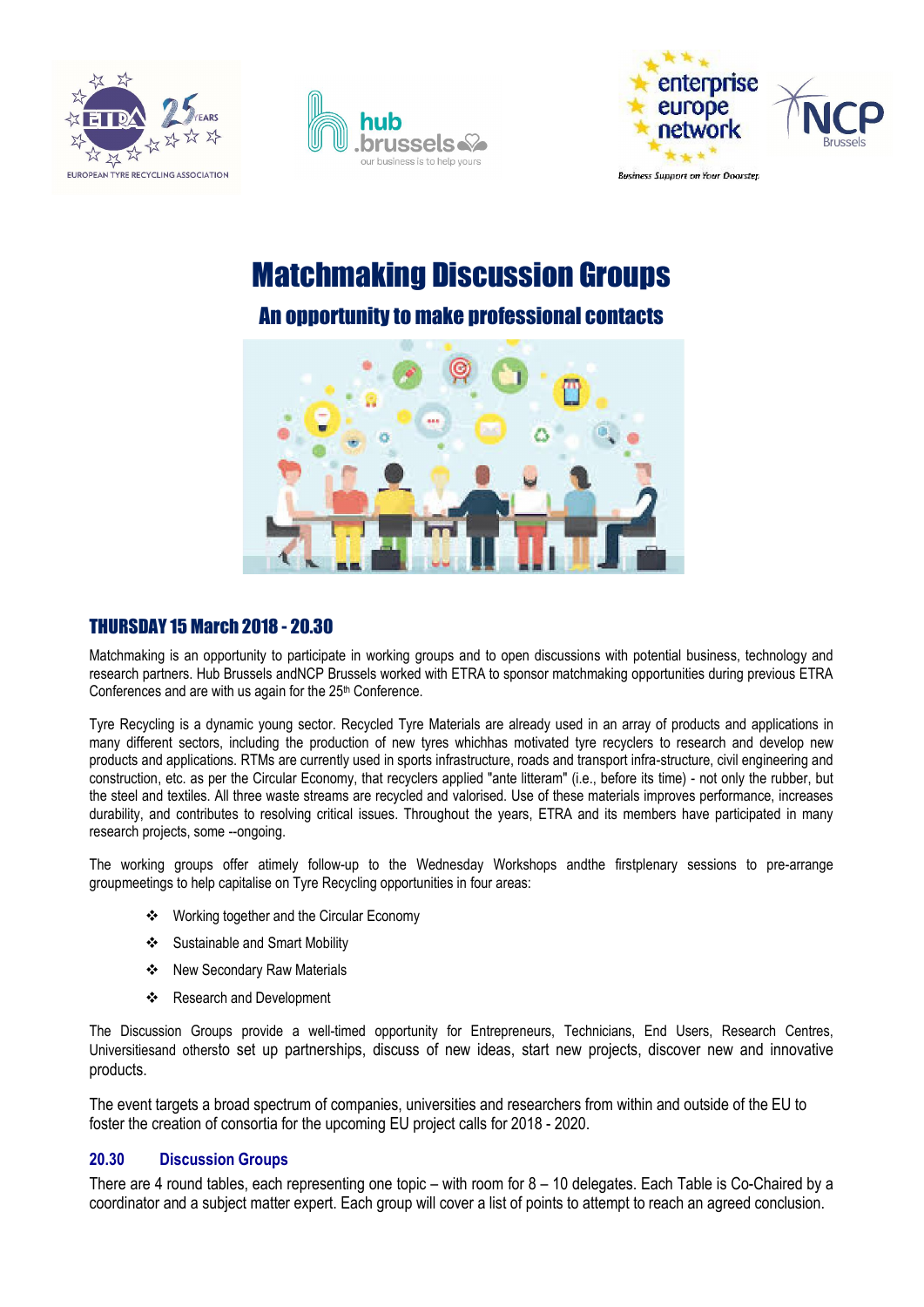## Table A): Working Together towards the Circular Economy

#### Topic: How can we generate cooperation among SMEs to seize the opportunities available to create and expand the markets for products and applications produced from Recycled Tyre Materials

- Chair : Dr. Valerie Shulman, ETRA
- Points: 1. State of the art
	- 2. How SMEs can work together: practises and tools
	- 3. Potential markets: what sectors, potential quantities and financial value
	- 4. Actions needed to support market development
	- 5. Proposal to ETRA

The Circular Economy package was adopted on 2ndDecember 2015, consisting of anEU Action Plan and legislative proposals on waste. It will set the resource efficiency agenda of the Commission for the next years. The aim of this table will be to offer SMEs models and tools for working together, sharing experience, and knowledge in order to cooperate, grow and expand markets for Recycled Tyre Materials, seizing the opportunity of the Circular Economy policy.

ETRA is the leader of several project proposals currently under evaluation, but is in the process to set up new partnerships and proposals with the aim of involving its members and SME companies.

SMEs are the back-bone of the economy with a high capacity to create jobs. However their small size often makes it difficult for them to seize the opportunity of a global economy with larger markets.

This group will create an outline of realistic opportunities / actions based on implementing the Circular Economy ActionPlan : who should be involved, what specific projects, when to begin, where to start, how to work together.

## Table B): Sustainable and Smart Mobility

#### Topic: How to expand the EU use of RTMs in roads, infrastructure and urban the environment

Chair: Dott. Ettore Musacchi, ETRA

#### Points: 1. State of the art

- 2. Potential market: quantity and value
- 3. Some ideas of new products
- 4. Actions needed to support the market development
- 5. Proposal to ETRA

Rubberised asphalt, and urban tram and train rails are both markets with considerable growth potential where RTMs are already well-known and appreciated. However, to date they both find it hard to expand or become consolidated markets capable of developing the sector. The use of these products could be supported by a combination of actions, and implemented in synergy with the Publc Authority and mobility stakeholders, in order to create additional opportunities.

Further, rubber products intended for urban furniture are increasingly used because they have been improved through the years. A new generation ofmore sustainable moulded rubber products equipped with smart devices can now be produced. Some ideas havealready been drafted and are ready to be further discussed.

## Table C): New Secondary Raw Materials

#### Topic: How far are we from producing valuable raw materials: upgrading

Chair : Ir. Fabrizio Quadrini, Co-Chair : Ir. Wieslaw Wasniowski

- Points: 1. State of the art
	- 2. Need of upgrading: which technologies are available
	- 3. Potential market: quantity and value
	- 4. Actions needed to support market development
	- 5. Proposal to ETRA

Recycled rubber is a sustainable material used in a variety of products and applications in a wide range of industries. Its vulcanised status makes it suitable formany innovativeapplications, which seems to have limitedits attraction frommany in the traditional rubber industry.However, vulcanisation should not be viewed as a technological obstacle to inclusion in traditional alloys and compounds.